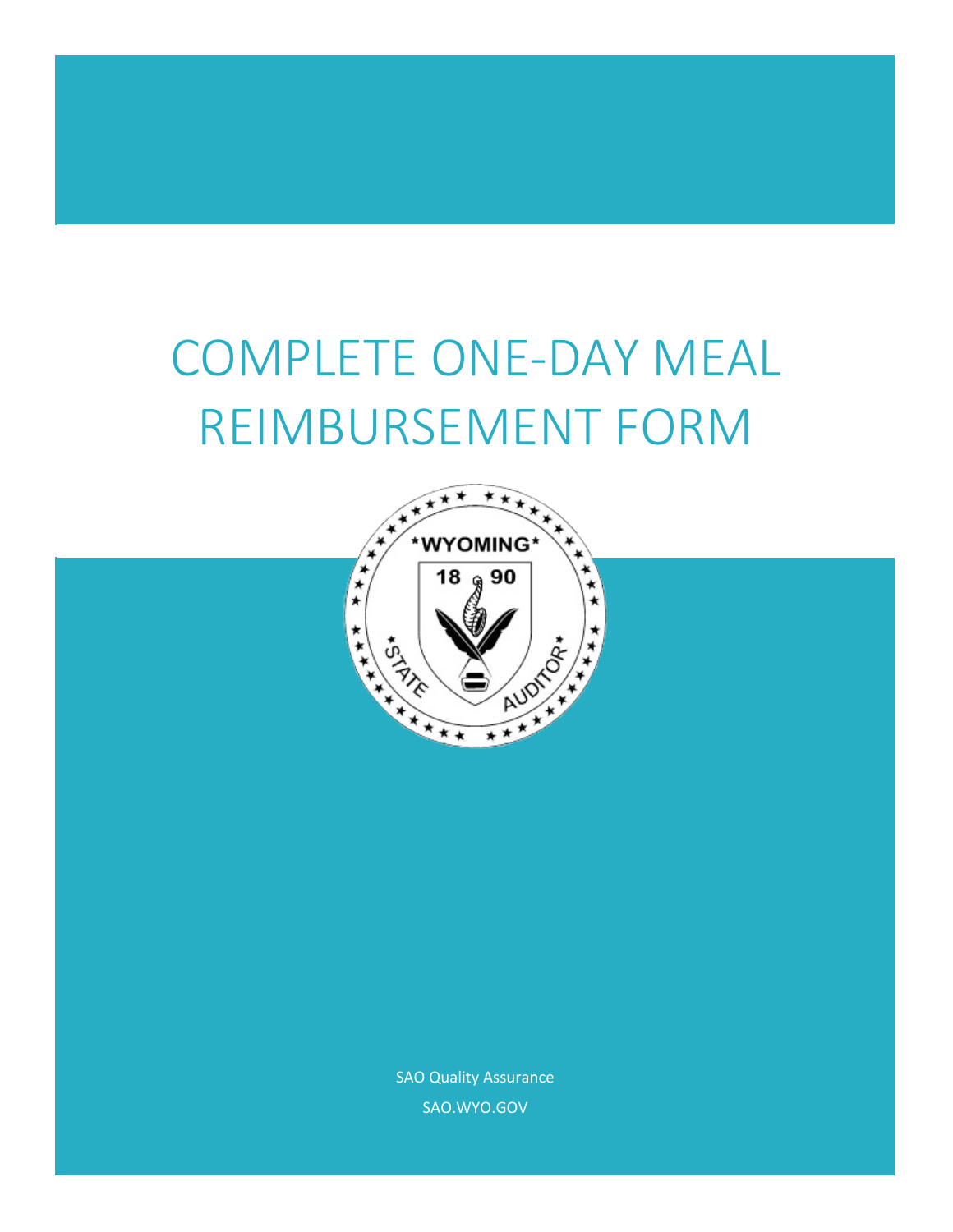**Introduction** [Resources Available To Aide in Completing Reimbursement Forms](#page-1-1)  [Travel Reimbursement Overview](#page-2-0)  [Requirements Prior To Travel](#page-2-1)  [One Day Meal Reimbursement Form](#page-3-0)  [One Day Meal Reimbursement Form Discussed](#page-4-0) 

#### <span id="page-1-0"></span>*INTRODUCTION*

This "How To" Guide will help users ensure they have properly filled out the One-Day Meal Reimbursement Form correctly! It will cover the following form:

[One Day Meal Reimbursements](#page-3-0)

# <span id="page-1-1"></span>*RESOURCES AVAILABLE TO AIDE IN COMPLETING REIMBURSEMENT FORMS*

- Travel Related Documents on the SAO Website:
	- o [SAO Quality Assurance Travel Related Documents](http://sao.wyo.gov/agency-resources/quality-assurance/quality-assurance-preaudit)
	- o Current Federal Travel Per Diem Rates
		- [Search by State](http://www.gsa.gov/portal/content/104877)
		- **[Wyoming's Rates](http://www.gsa.gov/portal/category/100120)**
		- **N&IE Breakdown**
- WOLFS Downloads & [Forms on the SAO Website](o%09https:/sites.google.com/a/wyo.gov/sao/agency-resources/wolfs/sao-downloads)
	- o WOLFS-104c Certification Statement for Receipts Lost, Misplaced, or Not Received
	- o AUD/EXP MEAL EXPENSE Per Diem Voucher for One-Day Round Trips
- [State of Wyoming Travel Request Form \(Replaces A&I 25 Form\) on A&I's Website](o%09https:/drive.google.com/a/wyo.gov/file/d/0ByrvesK3noAbdmx1LWdkMTBObnpXMGJCQjlwTWc1YzZuN1hR/view)
- Still have questions? Contact [saoqualityassurance@wyo.gov](mailto:saoqualityassurance@wyo.gov) any time.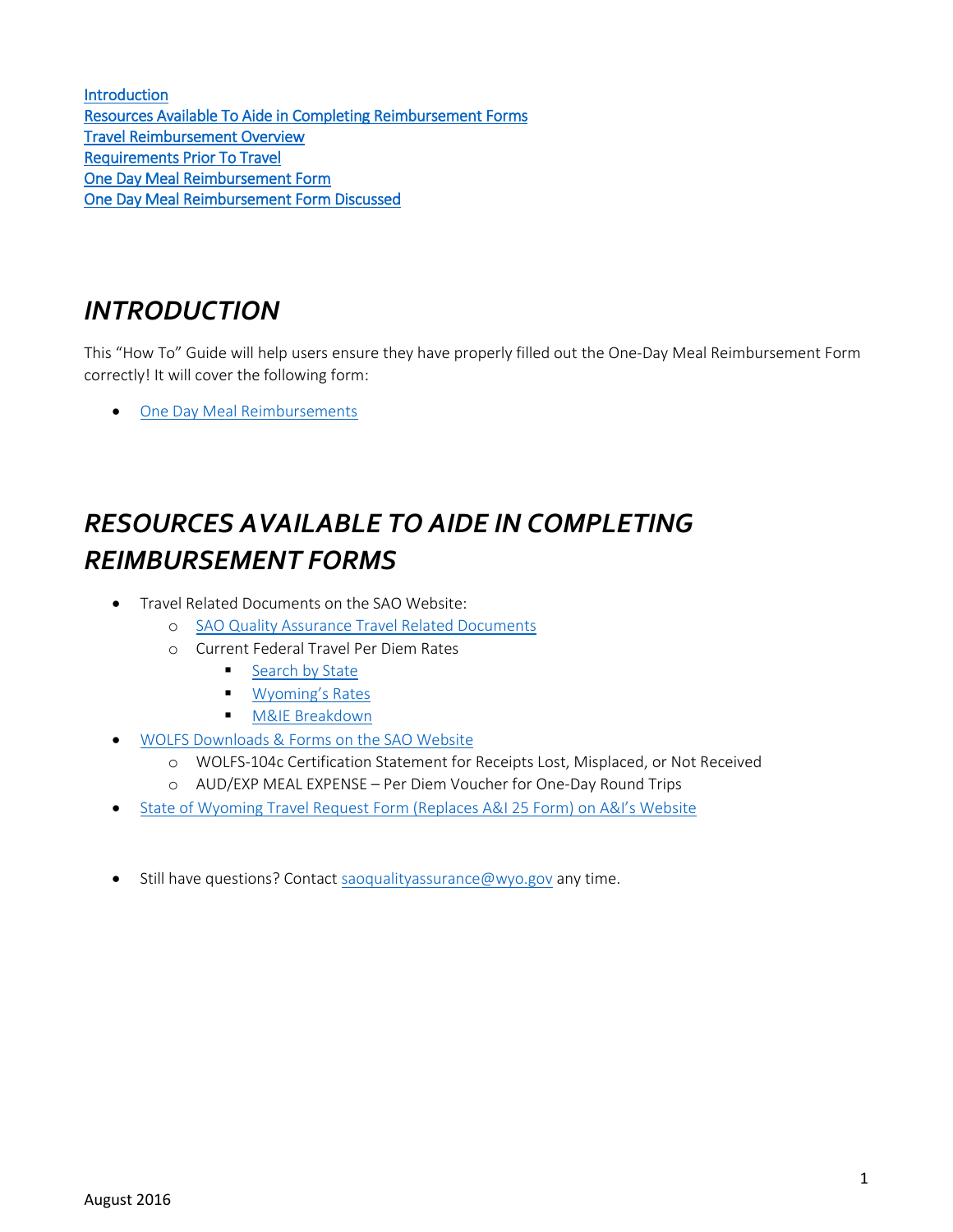## <span id="page-2-0"></span>*TRAVEL REIMBURSEMENT OVERVIEW*

State officers and employees are entitled to reimbursement for certain travel expenses when required for official business. Claimants for travel reimbursement must sign and certify travel vouchers (WOLFS-104 Form). The agency director, or his designee, must approve the claim for payment. The agency director is responsible to determine the validity of each claim. State officers or employees shall not approve their own claims.

Each claimant (employee) who seeks reimbursement under W.S. 9-3-102 or W.S. 9-3-103, and each Agency Director, designee, fiscal personnel and WOLFS computer system user is responsible to know and follow these statutes.

Agencies are also encouraged to continue working on their own travel policies to supplement the above mentioned statutes. These policies, however, should comply with statutory requirements, Executive Orders, memoranda from the Governor, and memoranda from the State Auditor's Office. Several parts of the travel reimbursement statutes allow discretion by the agency head. Those areas are all open to policy development by the individual agencies.

- Applies to all overnight trips.
- Applies to one-day trip when claimant seeks reimbursement for transportation expenses.
	- If claimant is also seeking meal expense reimbursement for a one-day trip, then the claimant must provide both the WOLFS-104 for the transportation expenses and the [One-Day Meal](http://sao.wyo.gov/agency-resources/wolfs/sao-downloads)  [Reimbursement Form](http://sao.wyo.gov/agency-resources/wolfs/sao-downloads) for the meals.
		- SAO needs this separate form so it can properly report income for payroll taxes per IRS Regulations.
- Must be signed by claimant and approved by the appropriate personnel.

## <span id="page-2-1"></span>*REQUIREMENTS PRIOR TO TRAVEL*

- All travel must be approved by the agency director prior to any travel arrangements being made.
	- [State of Wyoming Travel Request Form](WY%20Travel%20Request%20Form%20Revised%20June%201,%202016%20(Replaces%20AI%2025).pdf) (Replaces A&I 25 Form)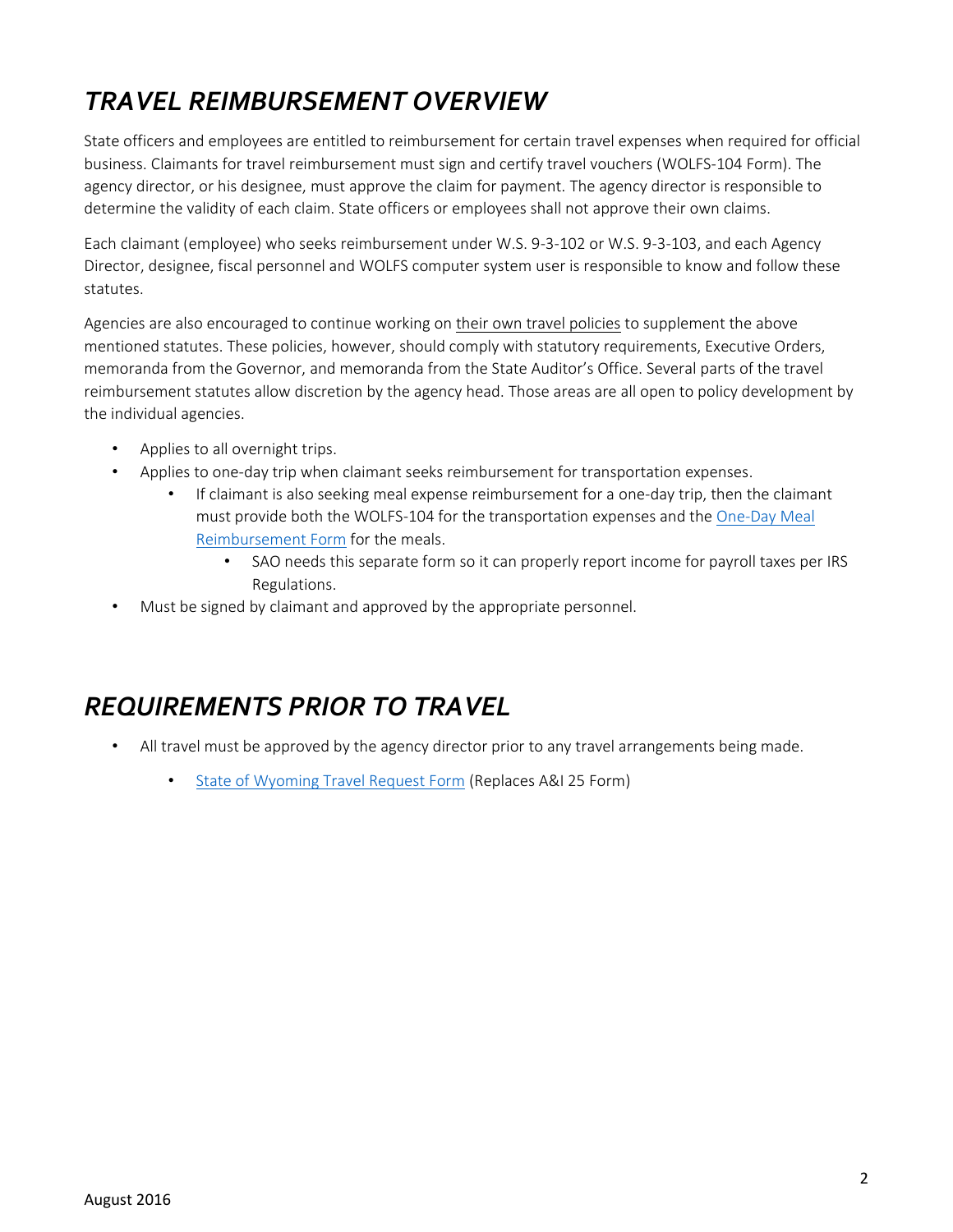#### <span id="page-3-0"></span>*ONE DAY MEAL REIMBURSEMENT FORM*

| <b>Employee Information</b>                                                                                                                                                                                                                                                                                                                                                                                                                                                                                                                                                                                                                 |                         |                                                               |                                                |                         | Payment will be made by Agency (Department or Division)                                                                                                                                                                                                                                                                                                                                                   |                         |                                                  |                          |                                                          |                                              |
|---------------------------------------------------------------------------------------------------------------------------------------------------------------------------------------------------------------------------------------------------------------------------------------------------------------------------------------------------------------------------------------------------------------------------------------------------------------------------------------------------------------------------------------------------------------------------------------------------------------------------------------------|-------------------------|---------------------------------------------------------------|------------------------------------------------|-------------------------|-----------------------------------------------------------------------------------------------------------------------------------------------------------------------------------------------------------------------------------------------------------------------------------------------------------------------------------------------------------------------------------------------------------|-------------------------|--------------------------------------------------|--------------------------|----------------------------------------------------------|----------------------------------------------|
| Name                                                                                                                                                                                                                                                                                                                                                                                                                                                                                                                                                                                                                                        |                         | Employee ID#                                                  |                                                |                         |                                                                                                                                                                                                                                                                                                                                                                                                           |                         |                                                  |                          |                                                          |                                              |
| IMPORTANT: In the Reason for Claim Field, give the specific business reason for being away from headquarters.<br>A receipt is required when a meal claimed exceeds \$15.00, including gratuity and tax.                                                                                                                                                                                                                                                                                                                                                                                                                                     |                         |                                                               |                                                |                         |                                                                                                                                                                                                                                                                                                                                                                                                           |                         | <b>TOTAL</b><br><b>REIMBURSEMENT</b>             |                          |                                                          |                                              |
| Trip 1<br>Date                                                                                                                                                                                                                                                                                                                                                                                                                                                                                                                                                                                                                              | <b>Destination City</b> | <b>M&amp;IE</b><br><b>Allowance for</b><br><b>Destination</b> | 75% of<br>Allowance                            | Actual<br><b>Bkfast</b> | Actual<br>Lunch                                                                                                                                                                                                                                                                                                                                                                                           | Actual<br>Dinner        | Total<br>Actual                                  | Day<br>Total<br>Reimb.   | In-State                                                 | <b>Select One</b><br>Out-of-<br><b>State</b> |
|                                                                                                                                                                                                                                                                                                                                                                                                                                                                                                                                                                                                                                             |                         |                                                               | $\overline{\phantom{a}}$                       |                         |                                                                                                                                                                                                                                                                                                                                                                                                           |                         | ۰                                                | $\overline{\phantom{a}}$ |                                                          |                                              |
| <b>Reason for Claim:</b>                                                                                                                                                                                                                                                                                                                                                                                                                                                                                                                                                                                                                    |                         |                                                               |                                                |                         |                                                                                                                                                                                                                                                                                                                                                                                                           |                         |                                                  |                          |                                                          |                                              |
| Trip 2<br>Date                                                                                                                                                                                                                                                                                                                                                                                                                                                                                                                                                                                                                              | <b>Destination City</b> | M&IE<br><b>Allowance for</b><br><b>Destination</b>            | 75% of<br>Allowance                            | Actual<br><b>Bkfast</b> | Actual<br>Lunch                                                                                                                                                                                                                                                                                                                                                                                           | Actual<br><b>Dinner</b> | Total<br>Actual                                  | Day<br>Total<br>Reimb.   | In-State                                                 | Select One<br>Out-of-<br><b>State</b>        |
|                                                                                                                                                                                                                                                                                                                                                                                                                                                                                                                                                                                                                                             |                         |                                                               |                                                |                         |                                                                                                                                                                                                                                                                                                                                                                                                           |                         |                                                  | $\overline{\phantom{a}}$ |                                                          |                                              |
| Reason for Claim: -                                                                                                                                                                                                                                                                                                                                                                                                                                                                                                                                                                                                                         |                         |                                                               |                                                |                         |                                                                                                                                                                                                                                                                                                                                                                                                           |                         |                                                  |                          |                                                          |                                              |
| Trip <sub>3</sub><br>Date                                                                                                                                                                                                                                                                                                                                                                                                                                                                                                                                                                                                                   | <b>Destination City</b> | <b>M&amp;IE</b><br><b>Allowance for</b><br><b>Destination</b> | $75%$ of<br>Allowance                          | Actual<br><b>Bkfast</b> | Actual<br>Lunch                                                                                                                                                                                                                                                                                                                                                                                           | Actual<br><b>Dinner</b> | Total<br>Actual                                  | Day<br>Total<br>Reimb.   | In-State                                                 | <b>Select One</b><br>Out-of-<br><b>State</b> |
|                                                                                                                                                                                                                                                                                                                                                                                                                                                                                                                                                                                                                                             |                         |                                                               | $\overline{\phantom{a}}$                       |                         |                                                                                                                                                                                                                                                                                                                                                                                                           |                         | ü                                                | e.                       |                                                          |                                              |
| <b>Reason for Claim:</b>                                                                                                                                                                                                                                                                                                                                                                                                                                                                                                                                                                                                                    |                         |                                                               |                                                |                         |                                                                                                                                                                                                                                                                                                                                                                                                           |                         |                                                  |                          |                                                          |                                              |
| Trip 4<br>Date                                                                                                                                                                                                                                                                                                                                                                                                                                                                                                                                                                                                                              | <b>Destination City</b> | M&IE<br><b>Allowance for</b><br><b>Destination</b>            | 75% of<br>Actual<br>Allowance<br><b>Bkfast</b> |                         | Actual<br>Actual<br><b>Dinner</b><br>Lunch                                                                                                                                                                                                                                                                                                                                                                |                         | Day<br><b>Total</b><br>Total<br>Actual<br>Reimb. |                          | <b>Select One</b><br>Out-of-<br>In-State<br><b>State</b> |                                              |
|                                                                                                                                                                                                                                                                                                                                                                                                                                                                                                                                                                                                                                             |                         |                                                               |                                                |                         |                                                                                                                                                                                                                                                                                                                                                                                                           |                         |                                                  |                          |                                                          |                                              |
| <b>Reason for Claim:</b>                                                                                                                                                                                                                                                                                                                                                                                                                                                                                                                                                                                                                    |                         |                                                               |                                                |                         |                                                                                                                                                                                                                                                                                                                                                                                                           |                         |                                                  |                          |                                                          |                                              |
| Trip 5                                                                                                                                                                                                                                                                                                                                                                                                                                                                                                                                                                                                                                      |                         | M&IE<br><b>Allowance for</b>                                  | $75%$ of                                       | Actual                  | Actual                                                                                                                                                                                                                                                                                                                                                                                                    | Actual                  | <b>Total</b>                                     | Day<br>Total             |                                                          | <b>Select One</b><br>Out-of-                 |
| Date                                                                                                                                                                                                                                                                                                                                                                                                                                                                                                                                                                                                                                        | <b>Destination City</b> | <b>Destination Allowance</b>                                  |                                                | <b>Bkfast</b>           | Lunch                                                                                                                                                                                                                                                                                                                                                                                                     | Dinner                  | Actual                                           | Reimb.                   | In-State                                                 | <b>State</b>                                 |
| <b>Reason for Claim:</b>                                                                                                                                                                                                                                                                                                                                                                                                                                                                                                                                                                                                                    |                         |                                                               |                                                |                         |                                                                                                                                                                                                                                                                                                                                                                                                           |                         |                                                  |                          |                                                          |                                              |
| <b>CLAIMANT CERTIFICATION - REQUIRED</b><br>I certify the following by my signature below, under penalty of false swearing pursuant to W.S.6-5-<br>303:<br>1. This voucher is for travel on official business of the State, and is true and accurate.<br>2. Each claimed expense is allowable to me under W.S. 9-3-102 or 9-3-103, executive orders and<br>direction, agency policy, and SAO Travel Instruction.<br>3. I have compiled with required procedures for approval of the travel and reimbursement of the<br>submitted expenses.<br>4. The State of Wyoming has not paid or incurred any of the expenses claimed in this voucher. |                         |                                                               |                                                |                         | VOUCHER PAYMENT AGENCY HEAD/DESIGNEE APPROVAL - REQUIRED<br>This voucher is approved for payment. W.S. 9-3-102(a)(ii) states, "The head of<br>the agency to be charged for the expenses, or his designee, shall approve the<br>claim for payment. State officers or employees shall not approve their own<br>claims. The head of the agency is responsible to determine the veracity of each<br>claim[.]" |                         |                                                  |                          |                                                          |                                              |
|                                                                                                                                                                                                                                                                                                                                                                                                                                                                                                                                                                                                                                             |                         |                                                               |                                                |                         | Agency Head/Designee Signature (in Ink)<br>Date                                                                                                                                                                                                                                                                                                                                                           |                         |                                                  |                          |                                                          |                                              |